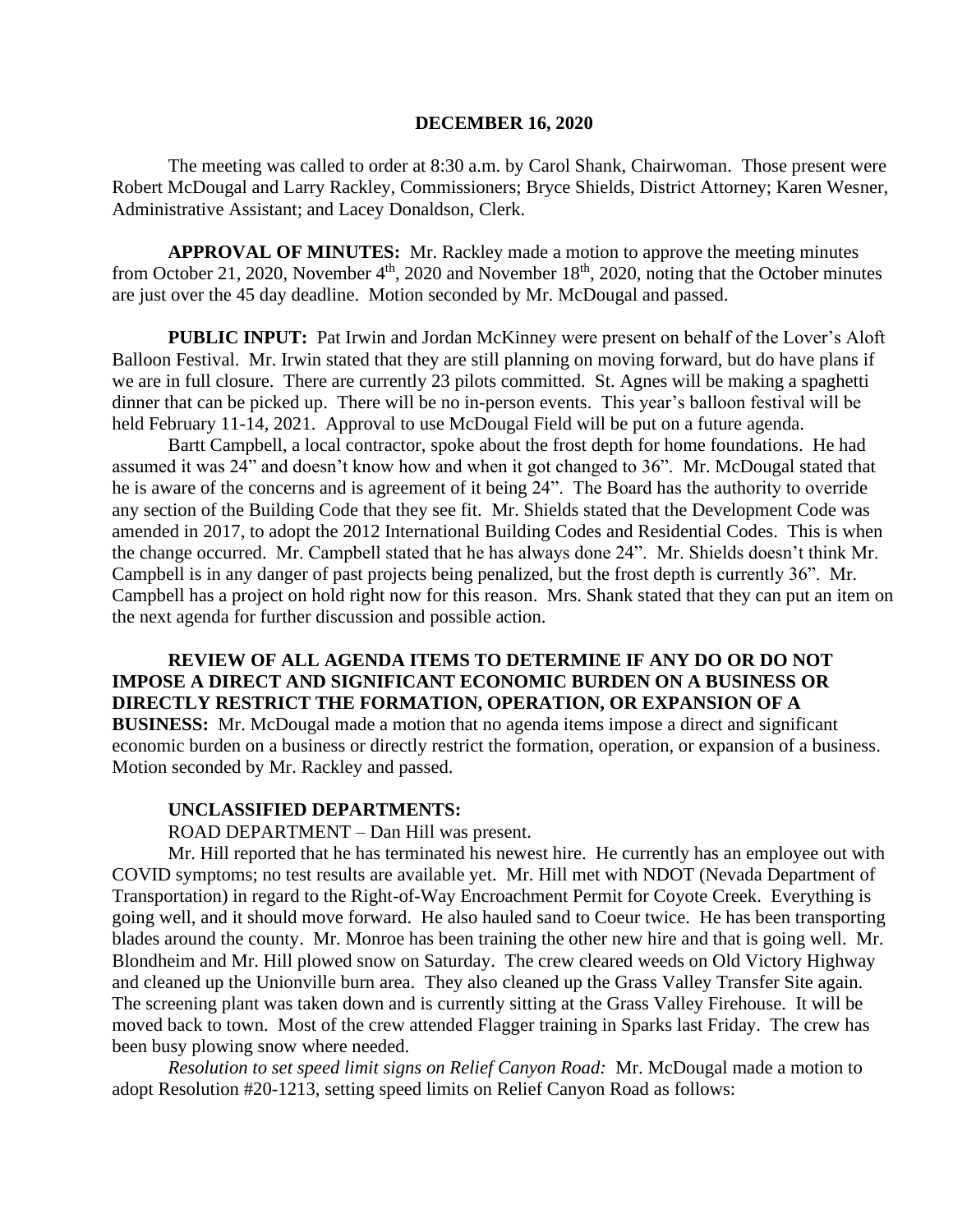35 mph from Coal Canyon Road to the first cattle guard on Relief Canyon Road;

25 mph from the first cattle guard on Relief Canyon Road to the south Relief Canyon Road turn (1.2 miles) and that speed limit signs be placed as such. Motion seconded by Mr. Rackley and passed.

*Approval of Resolution to name a portion of the road starting at Poker Brown Camp Road (left of Upper Valley frontage road) to Old Emigrant Road "Duncan Road":* Mr. McDougal made a motion to adopt Resolution #20-1214, renaming a portion of the road starting at Poker Brown Camp Road to Old Emigrant Road, "Duncan Road". Motion seconded by Mr. Rackley and passed.

*Approval for payment out of the Building Fund for repairs on diesel pump in the amount of \$1,747.83:* Mrs. Childs stated that she has spoken with Mr. Hill.

Mr. Rackley made a motion to approve payment out of the Building Fund, Emergency Line Item, for repairs on the diesel pump in the amount of \$1,747.83. Motion seconded by Mr. McDougal and passed.

LANDFILL & RECYLING – Dan Hill and Mitch Nielsen were present.

Mr. Nielsen stated that things are finally starting to slow down. Mr. Nielsen was contacted by Robinson Metal. They have their baler in the area and wanted to come down. In regard to other recyclables, everyone is having issues getting rid of their items.

*Proposal for re-opening the Recycling Center and placing the Recycling Center under Landfill Operations; Approval to advertise/hire part-time (less than 20 hour) position to work at the Recycle Center:* Mrs. Shank spoke about Commissioner Rackley and his family's dedication to the Recycling Center for the past six years. Mrs. Shank met with Mr. Hill and Mr. Nielsen prior to the meeting to get their ideas about moving forward.

Mr. Rackley stated that the Recycling Center is already under the Landfill Operations. Mrs. Shank stated that the oversight has been the Rackley's and that is what she is discussing. She is proposing using the funding that has paid the center facilitator to hire a part-time employee. She also spoke to Jeanette Hughes, Road Department Secretary, and asked if she would be willing to oversee the volunteers.

Mr. Rackley stated that he finds it ironic that he has operated the Center for six years as a volunteer and now that he is no longer physically able to do it, there is discussion about paying someone to do it. Mrs. Shank stated that if that was an issue, Mr. Rackley could have made a proposal to the Board at any time.

There was also discussion about the recyclables themselves. Mr. Nielsen stated that no one is taking recyclables. There is no market for plastic or paper. Mr. Rackley stated that when the Center reopens, they will no longer accept plastics or paper. He also stated that any proposals need to go before the Recycling Board.

Mrs. Childs informed the Board that we are currently budgeted for 300 hours or 5 hours per week.

Mr. Shields clarified that the Recycling Board is an Advisory Board to the Commission. They can only make recommendations; any action has to come from the Commission. The one requirement is that we solicit input from the City of Lovelock, as they are a partner in the Center.

Mr. Hill thought more time and discussion is needed.

BUILDINGS & GROUNDS – John Handka was present.

Mr. Handka stated that it has been a pleasure working with Commissioner McDougal during his term in office. Mr. Handka reported that the Parade of Lights and Tree Lighting were held the first weekend in December. Everything went well. Santa's Chair has been placed by the tree and lots of people have taken advantage by stopping and taking pictures.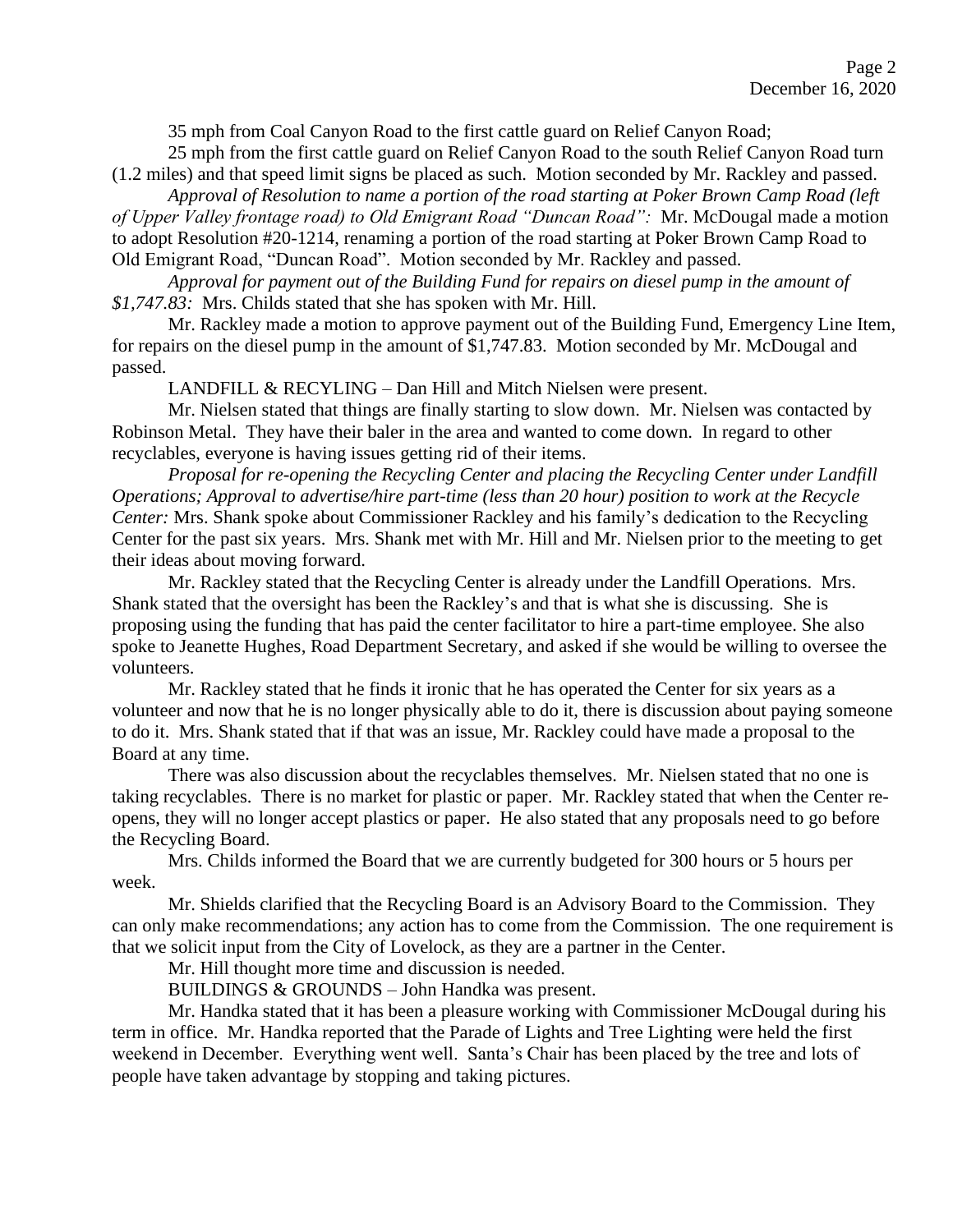Mr. Handka also reported that the window installation at the Imlay rental house is about  $\frac{1}{2}$  way done. The Crew plowed and shoveled snow the beginning of the week. A window at the Senior Center was cracked and has been replaced.

*Approval to purchase three pressurized sanitation washer stations to be paid from COVID Cares Funding in the amount of \$7,350.00:* Mrs. Shank stated that these are the same units Sheriff Allen requested. Sean Burke would like to order four more for the Fire Departments as well. This item was not included in the original Cares Funding budget, so it needs Board approval. Mr. Handka stated that one would stay at the Community Center and one at the Courthouse. The other could be moved around as needed.

Mr. McDougal made a motion to approve the purchase of three pressurized sanitation washer stations to be paid from COVID Cares Funding in the amount of \$7,350.00. Motion seconded by Mr. Rackley and passed.

Mr. Handka also stated that he would be willing to help at the Recycling Center when they don't have other projects.

SENIOR CENTER – *Approval to set date for County Commissioners / Commissioner Elect / HR Representative to interview for Senior Center Director position:* Mr. Rackley gave some history regarding the Director position. When the Director resigned, the position was advertised and the only application came from current employee, Crystal Dahilig. Mr. Rackley stated that Ms. Dahilig knows the Center and the position and would do a good job. The HR Rep extended the advertisement without his knowledge. The Senior Center Board met and recommended Crystal for the position. Mr. Rackley asked for a Salary Resolution to be put on this agenda to start Ms. Dahilig at \$35,000.00. His request was ignored. Mr. Rackley feels this item is unjustified and out of line. He has already offered the job to Ms. Dahilig.

There was discussion about how Department Head positions have been advertised and interviewed in the past.

Mr. McDougal made a motion to schedule interviews for the three current applicants, to be closed interviews, for the first reasonable time after the first of the year, to be conducted by an interview panel and a recommendation made to the Commission. Motion seconded by Mr. Rackley and passed. Mrs. Shank opposed.

*Salary Resolution, Bus Driver, A. Pimental:* It was noted that position is a budgeted position that is currently vacant.

Mr. McDougal made a motion to approve the Salary Resolution for Alejandra Pimental, moving her from the Relief Driver position to the Permanent Driver position effective December 16, 2020. Motion seconded by Mr. Rackley and passed.

Mr. Rackley also reported that a relief driver was hired. The person started Monday and quit on Tuesday!

PERSHING COUNTY FIRE/AMBULANCE –

*AMBULANCE REPORT & LOVELOCK FIRE:* Chief Wilcox reported that they are still at 23 members. It looks like they will be picking up 2 EMT firefighters. The new command trucks are finished being outfitted and are in service.

Chief Wilcox would like a workshop to discuss the Fire Department. Chief Wilcox stated that employees may need to be hired in the future and we do not have the employment base in Lovelock. With COVID, a call takes significantly longer due to PPE and then sanitizing the ambulance after the call. Mrs. Shank stated that they had previously discussed the Ambulance Service being taken over by another agency. An item will be put on the January 4<sup>th</sup> agenda to schedule the workshop.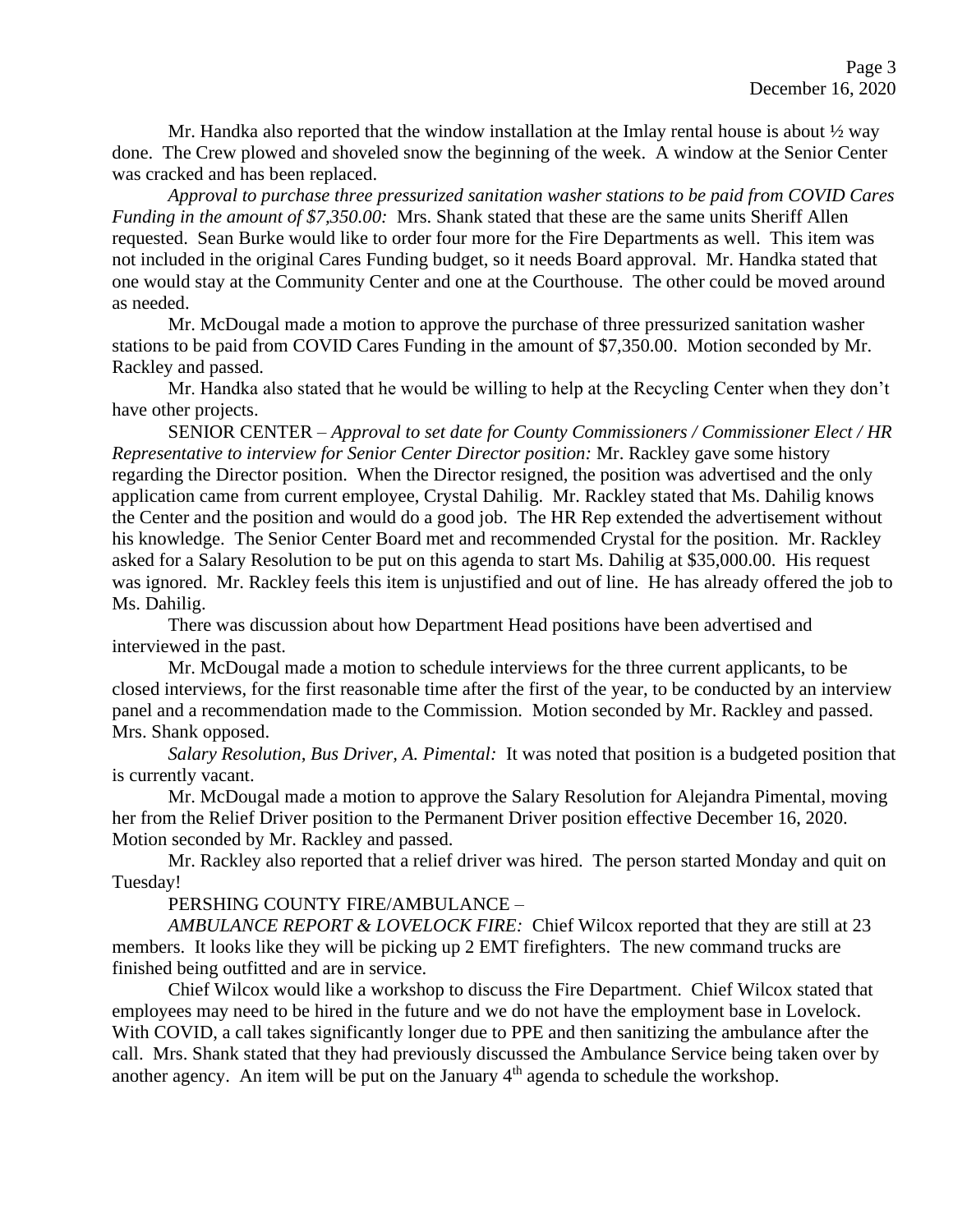*APPROVAL OF FIRE INSPECTOR STIPEND TO BE PAID TO THE LOVELOCK FIRE DEPARTMENT:* Chief Wilcox gave the Board a proposal asking for \$200 per month paid to the Lovelock Fire Department. The Fire Inspector position would be appointed by the Fire Chief. Mr. McDougal clarified that this is only for County inspections. A separate agreement would have to be reached with the City

Mr. McDougal made a motion to approve the agreement with the Lovelock Fire Department to provide staff to perform fire inspections, with a monthly stipend of \$200 paid directly to the Fire Department. Motion seconded by Mr. Rackley and passed.

The Board asked Mike Heidemann (ZOOM) if he had any updates on Grant Funding. Mr. Heidemann stated that the POOL/PACT reimbursements are on schedule.

PERSHING COUNTY EMERGENCY OPERATIONS / LEPC *–* Sean Burke (ZOOM) thanked Commissioner Rackley for spearheading the purchase of the command vehicles.

**GRASS VALLEY ADVISORY BOARD:** Mr. Burke informed the Board that the only usage the Community Center is seeing is by the Sheriff's office and Domestic Violence Intervention. There have been no community meetings.

**CARES FUNDING UPDATE:** Mr. Burke reported that the first doses of vaccine were delivered to the Hospital yesterday. We should receive a shipment of the Moderna vaccine within the next two weeks.

Mr. Burke also reported that all the washers and dryers have arrived, and vouchers submitted for payment. The Fire Department turnouts have been ordered, as well as another order of PPE (Personal Protective Equipment) from the State.

## **UNCLASSIFIED DEPARTMENTS, CONT.D:**

IT DEPARTMENT – Justin Abbott was present.

Mr. Abbott reported that the new video system for the Round Room has been installed and is being used today. He thanked Mr. Handka and his crew for all their help with the installation. Mr. Abbott also spoke about the two portable video systems that were purchased. One of the systems will be installed in the Emergency Operations trailer. Mr. Handka has been facilitating any of the Departments with end of year requests. He has also been working on budget prep for next year. Mr. McDougal asked where he was at with adding an answering service in the Assessor's office. He has received a quote from AT&T that isn't unreasonable.

ECONOMIC DEVELOPMENT – Heidi Lusby-Angvick was present.

Mrs. Lusby-Angvick reported that the second Brownfield meeting was last Friday. There was not as much participation as she had wanted. She also gave the Board a letter from Humboldt County withdrawing from NNRDA (Northeastern Nevada Regional Development Authority) that we can use as template. Mrs. Shank stated that it will be put on the next agenda.

Mr. McDougal stated that it has been a pleasure working with Mrs. Lusby-Angvick and she is doing a wonderful job with Economic Development. Mrs. Lusby-Angvick stated that she has enjoyed working with Commissioner McDougal as well.

# **ELECTED DEPARTMENTS:**

LACEY DONALDSON, CLERK-TREASURER – Mrs. Shank asked about corrections. Mrs. Donaldson stated that she asks every week, but we are still waiting.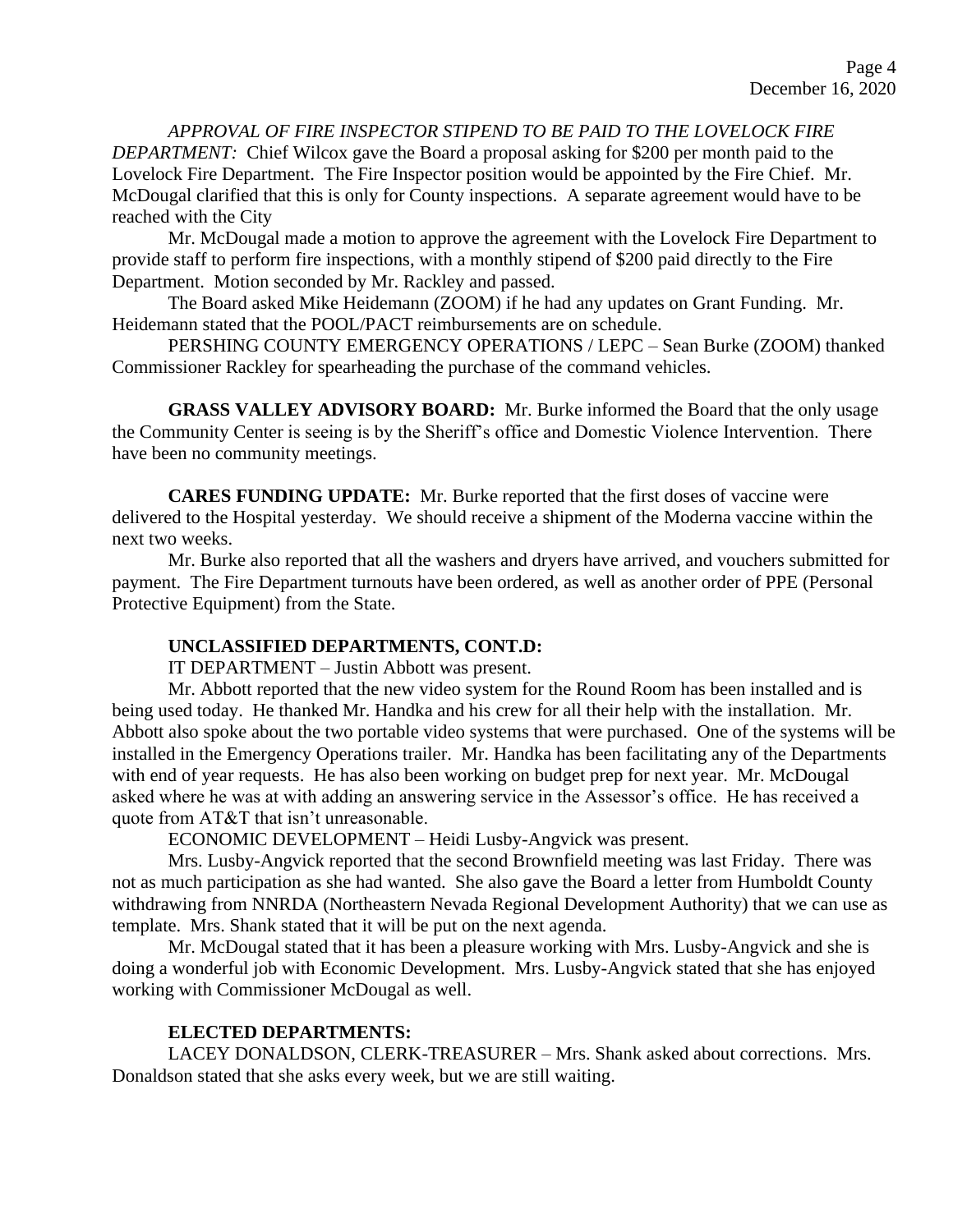RENE CHILDS, RECORDER-AUDITOR – Mrs. Childs stated that they have been focusing on the audit and everything should come out good. She received the third file from US Imaging and will be working with Mr. Abbott to get it on the website.

ASSESSSOR – A written report was given to the Board.

JUSTICE COURT – Mrs. Childs spoke on behalf of Judge Stephens.

*Request for approval to install security windows for Justice Court (12 windows, approximately \$32,880.00 with 50% of Facility Assessment Fee/50% Building Fund:* Mrs. Childs stated that she found there is Civil Action Fees that can be used (only for Justice Court). She would recommend 25% of the cost be paid with these Civil Action Fee Funds and 25% from the Building Fund. This would equate to \$16,500 out of Fund 10 (Facility Assessment Fees), \$8,250 from Civil Action fees and \$8,250 from the Building Fund.

Mr. Rackley made a motion to approve the request to install security windows for Justice Court in the amount of \$32,880.00 with the payment being split as recommended by the Recorder-Auditor. Motion seconded by Mr. McDougal and passed.

**PROCLAMATIONS AND AWARDS:** PRESENTATION OF RECONGNITION AWARDS TO COMMISSIONER ROBERT MCDOUGAL AND SHERRI WOODARD FOR YEARS OF SERVICE TO PERSHING COUNTY – Sherri Woodard was presented with a Certificate and necklace for retiring from Pershing County with 12 ½ years of service.

Mrs. Shank read a proclamation from NACO (Nevada Association of County Officials) and presented Commissioner McDougal with a pen and pencil set. The Commission also presented him with a Certificate and gift basket for his four years of service to Pershing County.

# **ELECTED DEPARTMENTS, CONT.D:**

SHERIFF'S OFFICE – Mr. Rackley stated that Sheriff Allen couldn't be here today as he is in the field doing Sergeant testing.

SALARY RESOLUTION, E BLONDHEIM, UNDERSHERIFF – Mr. McDougal made a motion to approve the Salary Resolution for Eric Blondheim, Undersheriff, increasing his pay from \$31.77 per hour to \$34.39 per hour effective December 18, 2020. Motion seconded by Mr. Rackley and passed.

**UPDATE ON PROGRESS OF SITE LOCATION, DESIGN, FUNDING, AMENITIES AND CONSTRUCTION OF FUTURE LAW ENFORCEMENT CENTER:** Mr. Rackley stated that he and the Sheriff have been working on a site plan. Mr. Shields stated that purchase of the additional property is complete. He will work with the Road Department regarding moving the shed to the owner's other property.

**DERBY FIELD AIRPORT:** Mr. Rackley received a report from Armstrong Consultants regarding the fencing project. They anticipate construction to start the middle part of January.

**BOARD APPOINTMENTS:** SENIOR CENTER BOARD – A letter was received from Judy Osmun stating that she was not interested in serving another term. Letters of interest were also received from Susan Bendure, Tami Belcher and Sharron Montes. It was believed Ms. Belcher and Mrs. Montes reside in the City, so they would need to submit their letters to the City Clerk.

Mr. McDougal made a motion to reappoint Susann Bendure to the Senior Center Advisory Board. Motion seconded by Mr. Rackley and passed.

911 SURCHARGE ADVISORY COMMITTEE – A letter was received from Leslie Steward.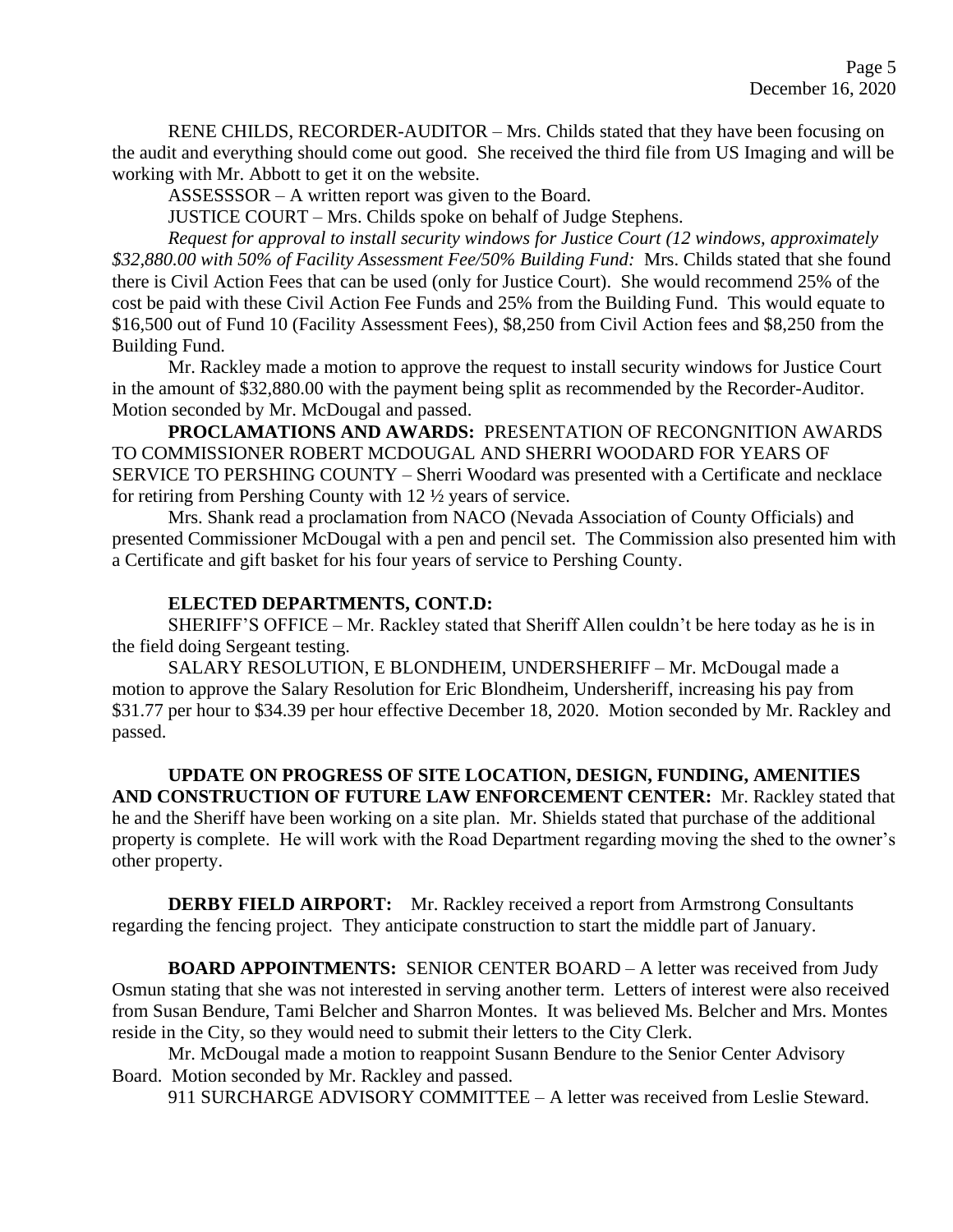Mr. Rackley made a motion to reappoint Leslie Steward to the 911 Surcharge Advisory Committee. Motion seconded by Mr. Rackley and passed.

A letter was also received from Dave Skelton.

Mr. McDougal made a motion to reappoint Dave Skelton to the 911 Surcharge Advisory Committee. Motion seconded by Mrs. Shank and passed.

MUSEUM ADVISORY BOARD – A letter was received from Barbara Rackley.

Mr. McDougal made a motion to reappoint Barbara Rackley to the Museum Board. Motion seconded by Mrs. Shank and passed.

AIRPORT ADVISORY BOARD – A letter was received from Hugh Montrose.

Mr. Rackley made a motion to reappoint Hugh Montrose to the Airport Advisory Board. Motion seconded by Mr. McDougal and passed.

**JERRY ALLEN, SHERIFF:** Sheriff Allen stated that he is conducting Sergeant testing. There are currently 11 inmates in custody. Sheriff Allen reported that the employee that has been out on medical will be returning to work on December 23<sup>rd</sup>. There is still one deputy on medical and one on admin leave. The State audited their grants yesterday and everything looked good. Sheriff Allen met with Commissioner Rackley yesterday about the new Law Enforcement Center. Sheriff Allen still doesn't think it will fit adequately and feels a better solution would be for the current building to be demolished. Mr. Shields asked if it was time to get an architect involved again.

**APPROVAL OF MEMORANDUM OF UNDERSTANDING (MOU) BETWEEN STATE OF NEVADA OFFICE OF THE LABOR COMMISSION AND PUBLIC/AWARDING BODY, PERSHING COUNTY, RELATING TO LAWS AND REGULATIONS GOVERNING PUBLIC WORKS PROJECTS AND THE PAYMENT OF THE PREVAILING WAGE PURSUANT TO NRS 338.010:** Mr. Shields explained the purpose of the MOU. Pershing County does not need to enter into this MOU as we don't have numerous Public Works projects that need to be overseen.

**MATTERS OF THE BOARD FOR DISCUSSION, BOARD MEMBER REPORTS, BOARD LIAISON REPORTS:** Mr. McDougal stated that CNRWA (Central Nevada Regional Water Authority) held their meeting by Zoom last Friday. He also participated in the Brownfields workshop. Neither Mr. Rackley nor Mrs. Shank had anything to report.

**PUBLIC INPUT:** DA Shields thanked Commissioner McDougal for his service to the County Commission the last four years.

Carmen Turrillas also thanked the Board and wished everyone a happy New Year.

Mrs. Donaldson informed the Board that the Swearing-In Ceremony will be held Monday, January  $4<sup>th</sup>$  at 7:30 a.m. in the Courtroom.

**APPROVAL OF VOUCHERS:** Mr. McDougal made a motion to approve the vouchers as submitted. Motion seconded by Mr. Rackley and passed.

The meeting recessed at 10:36 a.m. and reconvened at 1:00 p.m.

### **APPROVAL TO GO INTO A CLOSED PERSONNEL SESSION PURSUANT TO NRS**

**241.030(1) AND NRS 241.020(C)(4):** Mr. Rackley made a motion to recess the regular meeting to go into a closed personnel session pursuant to NRS 241.030(1) and NRS 241.020(C)(4). Motion seconded by Mr. McDougal and passed.